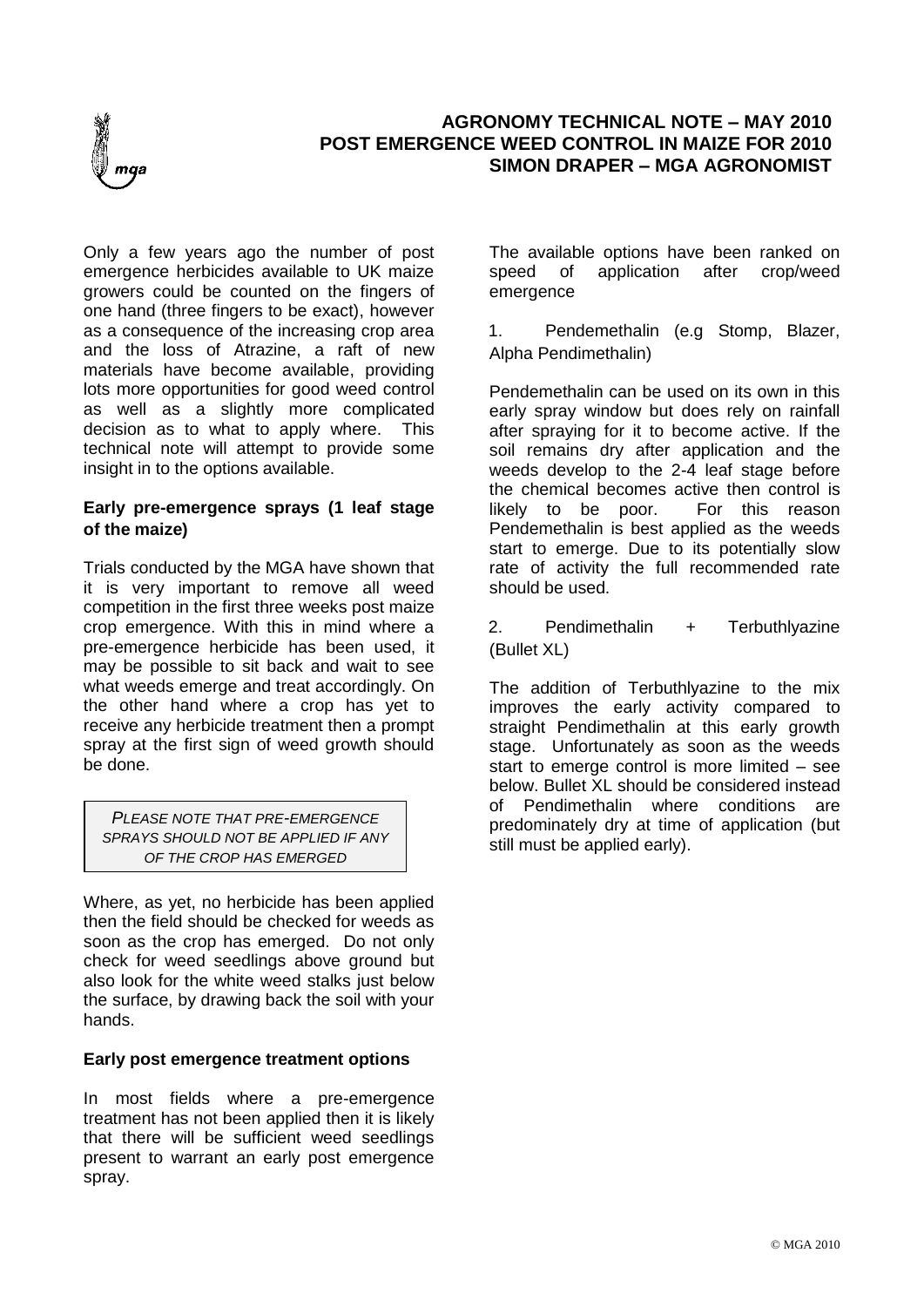### **Susceptibility of weeds to Pendimethalin + Terbuthlyazine (Bullet XL) pre and post crop emergence**

| Weed          | Susceptibility at 2.7 I/ha rate |             |  |  |  |
|---------------|---------------------------------|-------------|--|--|--|
|               | of use on maize                 |             |  |  |  |
|               | Pre-                            | Post-       |  |  |  |
|               | emergence                       | emergence   |  |  |  |
| Annual        | S                               |             |  |  |  |
| meadow-grass  |                                 |             |  |  |  |
| <b>Black</b>  | S                               | S to 3 true |  |  |  |
| bindweed      |                                 | leaves      |  |  |  |
| <b>Black</b>  | S                               |             |  |  |  |
| nightshade    |                                 |             |  |  |  |
| Charlock      | <b>MS</b>                       |             |  |  |  |
| Common        | S                               | S to 10 cm  |  |  |  |
| chickweed     |                                 | across      |  |  |  |
| Fat hen       | S                               | S to 8 true |  |  |  |
|               |                                 | leaves      |  |  |  |
| Field pansy   | S                               | S to 4 true |  |  |  |
|               |                                 | leaves      |  |  |  |
| Fumitory      | S                               |             |  |  |  |
| Groundsel     | S                               |             |  |  |  |
| Knotgrass     | S                               |             |  |  |  |
| Red dead-     | S                               |             |  |  |  |
| nettle        |                                 |             |  |  |  |
| Shepherd's-   | S                               |             |  |  |  |
| purse         |                                 |             |  |  |  |
| Speedwell spp | S                               | S to 10 cm  |  |  |  |
|               |                                 | across      |  |  |  |

S – susceptible MS – moderately susceptible – not susceptible

1. Terbuthlyazine + Mesotrione (Calaris)

Whilst still advantageous to spray as early as possible from the point of view of weed competition, Calaris is more active on bigger weeds and therefore is a more practical alternative where spray applications cannot be precision timed. Calaris does control a wide range of weeds as is shown on the star chart below. It is more effective on grass weeds than any other herbicide in this early application window. While more expensive than some of the alternatives, Calaris should be the mainstay of a weed control program when relying on contractors to spray and when spray timing may not be as precise. Calaris can also be used where weed levels are relatively low and a single application may achieve season long weed control.

2. Terbuthlyazine + Bromoxynil (Templar)

Templar is likely to be slightly cheaper than Calaris and will control bigger weeds due to its Bromoxynil content. Unfortunately the spectrum of weeds it tackles will be smaller than Calaris. Templar also provides noticeably poorer control of grass weeds. Compared to Pendimethalin alone or Bromoxynil alone, it does have two advantages in that can be applied later than Pendimethalin and that the Terbuthlyazine content (a relative of Atrazine) gives it a wider spectrum than Bromoxynil alone.

|                                 | <b>Templar</b> | <b>Calaris</b> | <b>Bromoxynil</b>        |                                | <b>Templar</b> | . <u>.</u><br><b>Calaris</b> | <b>Bromoxynil</b> |
|---------------------------------|----------------|----------------|--------------------------|--------------------------------|----------------|------------------------------|-------------------|
| <b>Knotgrass</b>                | ****           | $\star$        | $***$                    | <b>Poppy</b>                   | $\star$        | $\overline{\phantom{a}}$     | $\star$           |
| <b>Redshank</b>                 | $***$          | *****          | ****                     | <b>Black</b><br>Nightshade     | $***$          | *****                        | ****              |
| Pale<br><b>Persicaria</b>       | $***$          | *****          | $***$                    | Orache                         | *****          | *****                        | $***$ *           |
| <b>Black</b><br><b>Bindweed</b> | $***$          | *****          | $***$                    | <b>Fat Hen</b>                 | *****          | *****                        | $***$ *           |
| <b>Mayweed</b>                  | $***$          | *****          | $***$                    | <b>Cleavers</b>                | $***$          | $***$                        | $\star$           |
| <b>Chickweed</b>                | *****          | *****          | $***$                    | <b>Annual</b><br><b>Nettle</b> | $***$          | $***$                        | $***$             |
| <b>Sowthistle</b>               | $***$          | -              | $***$                    | <b>Groundsel</b>               | *****          | $****$                       | ****              |
| <b>Pansy</b>                    | $\star$        | *****          | $\star$                  | <b>Blackgrass</b>              | $\star$        | $\star$                      |                   |
| <b>OSR</b>                      | $\star$        | ****           | $\overline{\phantom{0}}$ | <b>Wild Oats</b>               | ۰              | -                            | ۰                 |

### **Relative control of key weeds from post emergence herbicides available to UK growers**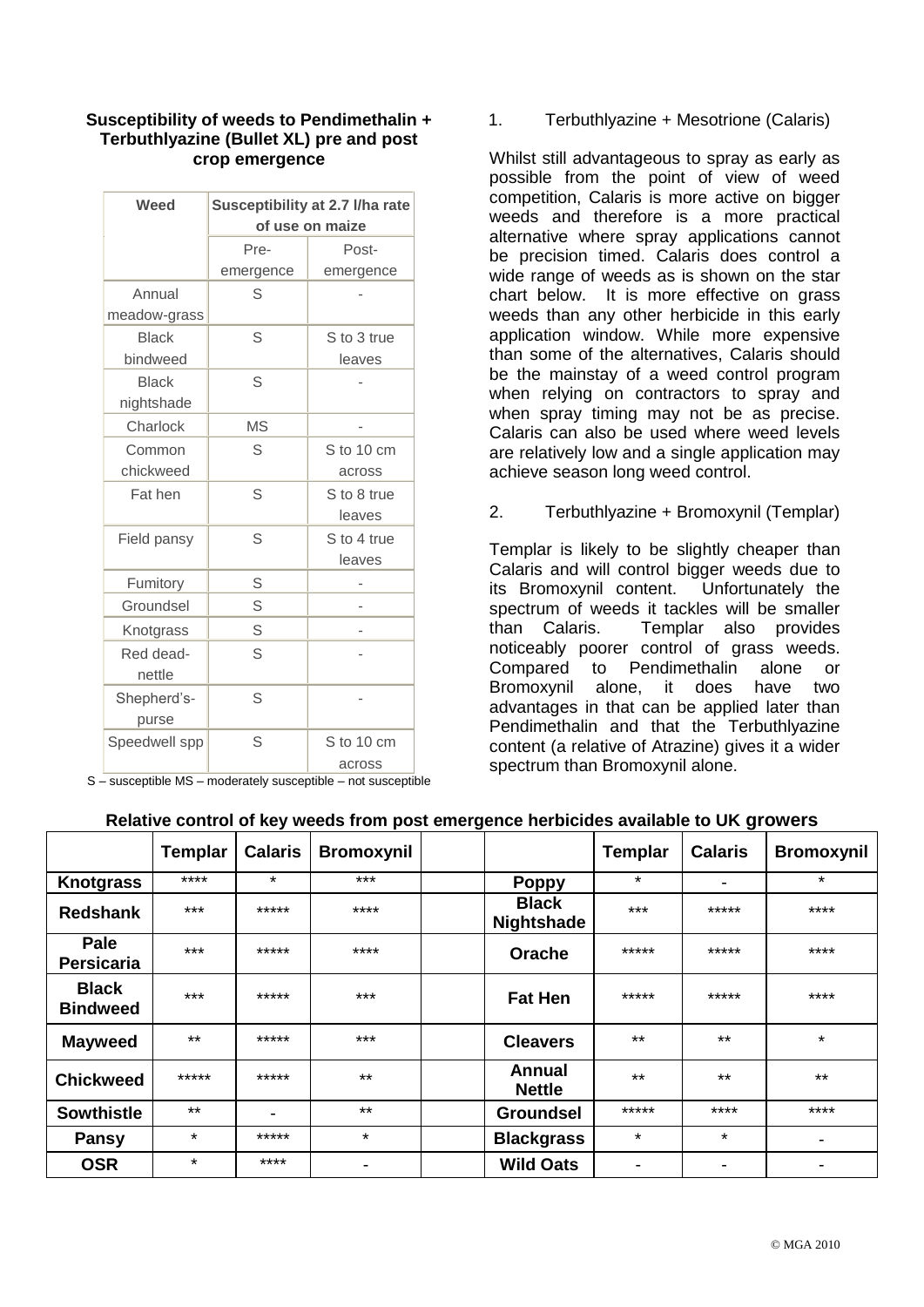|                                    | <b>Templar</b> | <b>Calaris</b> | <b>Bromoxynil</b> |
|------------------------------------|----------------|----------------|-------------------|
| <b>Volunteer</b><br><b>Cereals</b> |                |                |                   |
| <b>Rye Grass</b>                   | $***$          | $**$           |                   |
| <b>Annual MG</b>                   | ***            | ****           |                   |
| <b>Barnyard</b><br>grass           |                | ****           |                   |

*Please note that the full star chart showing the effectiveness of all the herbicide options was sent out with the April mailing. Additional copies are available via the office or web site.* 

### **Where pre emergence herbicides have been applied but a follow up spray is required (most situations)**

1. Bromoxynil (e.g Butryflow, Alpha Bromolin)

Bromoxynil has been a tried and tested herbicide over a long period of time and farmers who use it effectively can get very effective, cheap weed control. Effective use of Bromoxynil is all about timings, size of weeds and rates. Rates can drop as low as 0.5 l/ha and still provide good control on the weeds which Bromoxynil is active on (fat hen and black nightshade are its forte) as long as the weeds are small enough. Weeds MUST NOT BE any bigger than cotyledon size. Where weeds have developed past the cotyledon stage then higher rates of Bromoxynil will work, but serious yield losses may have already occurred.

2. Mesotrione (Callisto)

Callisto is much more of a heavyweight herbicide which will control much larger weeds and therefore can be used both early and late. As an early post emergence application Mesotrione is best applied as Calaris as the residual Terbuthlyazine within the mix will also give some extra persistence. When the crop has reached the  $4 - 6$  leaf stage then Callisto ought to be the choice as by then the weeds are bigger and the residual element is not required. The best role for Callisto therefore is a second spray after a pre-emergence application when the weeds are known and it is being used as a cleanup treatment.

3. Prosulfuron + Bromoxynil (Jester)

Jester is probably the best fit in terms of a good all round herbicide and particularly important where problem weeds such as mayweed and the polygonums (knotgrass, redshank and black bindweed) are present. As with others Jester is a herbicide that is best used as a second spray after a preemergence herbicide and should be considered as a mop up/ final spray. It does however have a major drawback in that it does not control grass weeds and therefore where grasses present a problem, Samson Extra will be required. Unfortunately both Jester and Samson Extra are Sulphonyl ureas and only one of these can be used on the maize crop in any given year. If this situation arises another broadleaved herbicide should be used.

4. Nicosulfuron – Samson Extra

Samson Extra is really a grass herbicide with some level of broad leaved weed activity. It is excellent on grass weeds but can only be applied once in a season. Applications of Samson Extra should be delayed as long as possible to allow as much grass weed germination as possible (particularly important where barnyard grass is the major problem). Samson Extra should then be applied at the 6 leaf stage.

At this late growth stage the grass weeds that have germinated early in the crops life will be having a negative effect on crop yield, however the best option, to clean the field up in the long run, is still to make the application at the 6 leaf stage of the crop.